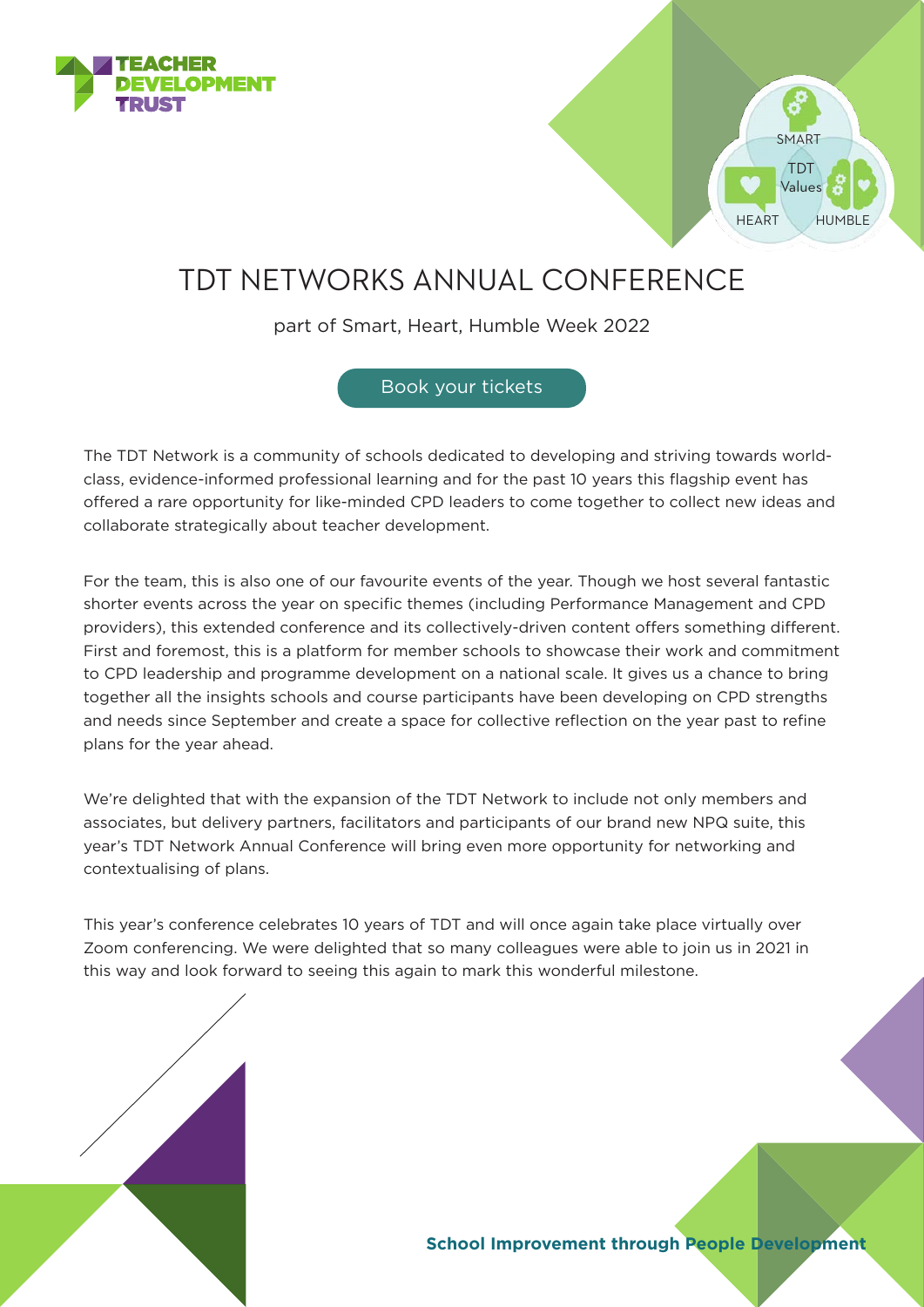

| <b>Time</b> | <b>Session Information</b>                                                                                                                                                                             | <b>Duration</b>                               |
|-------------|--------------------------------------------------------------------------------------------------------------------------------------------------------------------------------------------------------|-----------------------------------------------|
|             | <b>The TDT Mission</b>                                                                                                                                                                                 |                                               |
| 9.15am      | Welcome                                                                                                                                                                                                | 5 mins                                        |
| 9.20am      | <b>Introductions to fellow TDT Network colleagues</b><br>Meet other delegates<br>ш<br>Share key items from CPD planning and calendars for 2022<br>■<br>Welcome support and challenge<br>■              | 10 mins<br><b>Breakout</b>                    |
| 9.30am      | TDT and The CPD landscape, from 2012 to Now<br>David Weston, CEO                                                                                                                                       | 15 mins                                       |
| 9.45am      | <b>Panel: Wellbeing in Schools</b><br>Chaired by Gareth Conyard, Director of Education<br>Featuring Kat Howard, TDT Expert Advisor and Sinead McBrearty,<br>Chief Executive Officer, Education Support | 30 mins<br>plus 10<br>mins<br><b>Breakout</b> |



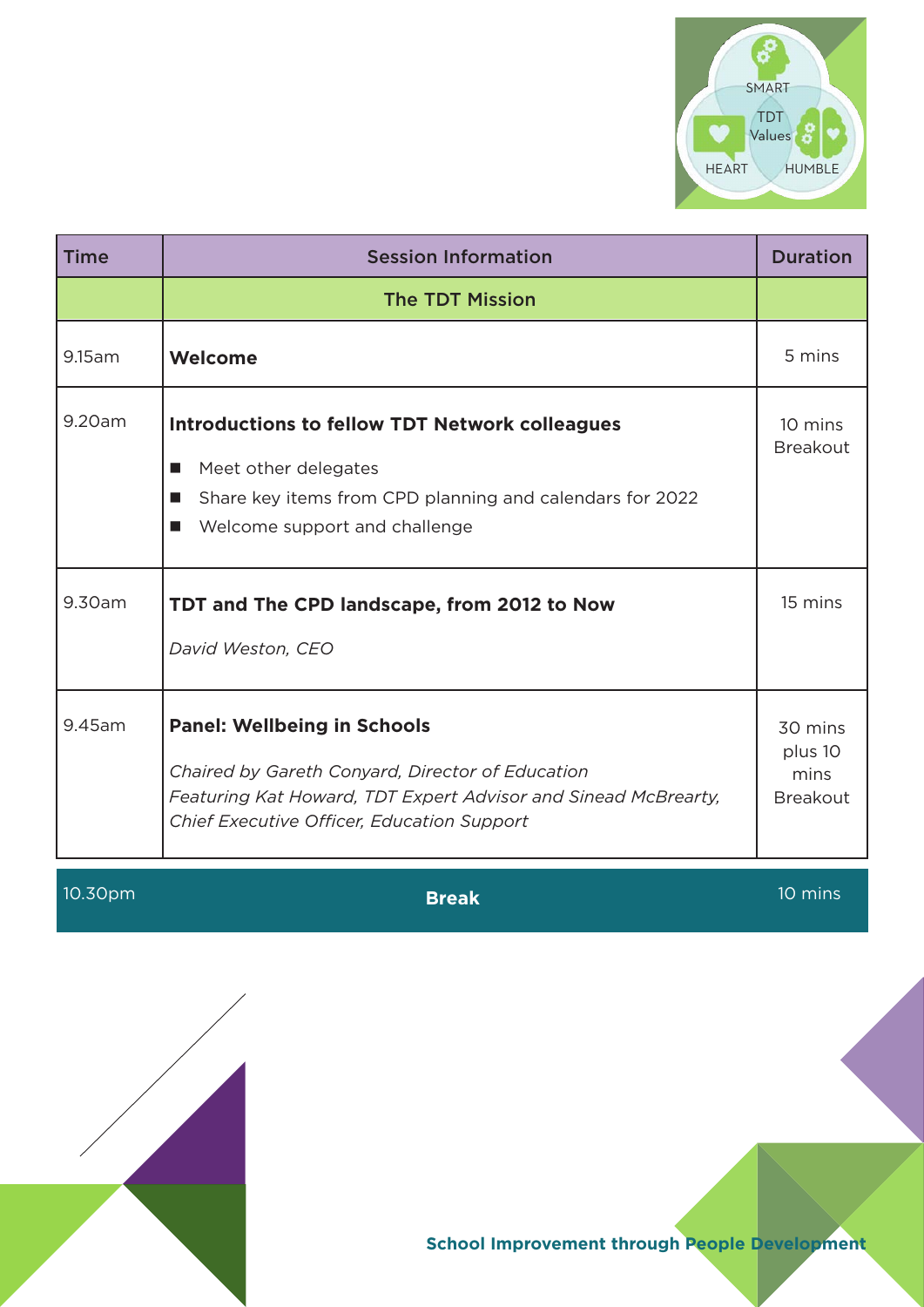

| <b>Time</b> | <b>Session Information</b>                                                                                                                                                                         | <b>Duration</b> |
|-------------|----------------------------------------------------------------------------------------------------------------------------------------------------------------------------------------------------|-----------------|
|             | <b>Sharing Developments in Practice</b>                                                                                                                                                            |                 |
| 10.45am     | <b>Option 1: Leading Middle Leader</b>                                                                                                                                                             | 45 mins         |
|             | Rachel Ball, Assistant Principal (T&L) at Co-op Academy Walkden<br>Laura Masson, Head of School at Ashdown Primary School                                                                          |                 |
|             | Recommended for Delivery Partners, Senior and Executive Leaders,<br>including current, new and aspiring CPD Leads                                                                                  |                 |
|             | <b>Option 2: Leading from the Middle</b>                                                                                                                                                           |                 |
|             | Sarah Dunsby, Head of Geography at Bushey Meads School                                                                                                                                             |                 |
|             | Recommended for Middle Leaders, including participants of special-<br>ist NPQs                                                                                                                     |                 |
| 11.30am     | <b>Option 1: Collaboration Readiness</b>                                                                                                                                                           | 45 mins         |
|             | Sara Marshallsay, Head of School at Uckfield College<br>Michael Dillon, Headteacher at Birch Hill Primary School                                                                                   |                 |
|             | Recommended for colleagues in schools where informal collabora-<br>tion is common, but teachers are not yet confident with challenge or<br>formal models are not yet established                   |                 |
|             | <b>Option 2: Evaluating Collaborative Learning</b>                                                                                                                                                 |                 |
|             | Alan Eathorne, TDT Associate and Headteacher at Husbands<br><b>Bosworth CE Primary</b><br>Kate Balding, Assistant Headteacher at Kingswood Academy Hull                                            |                 |
|             | Recommended for colleagues in schools where a formal model of<br>reflective collaboration is in use, such as pedagogical (instructional)<br>coaching or collaborative enquiry such as Lesson Study |                 |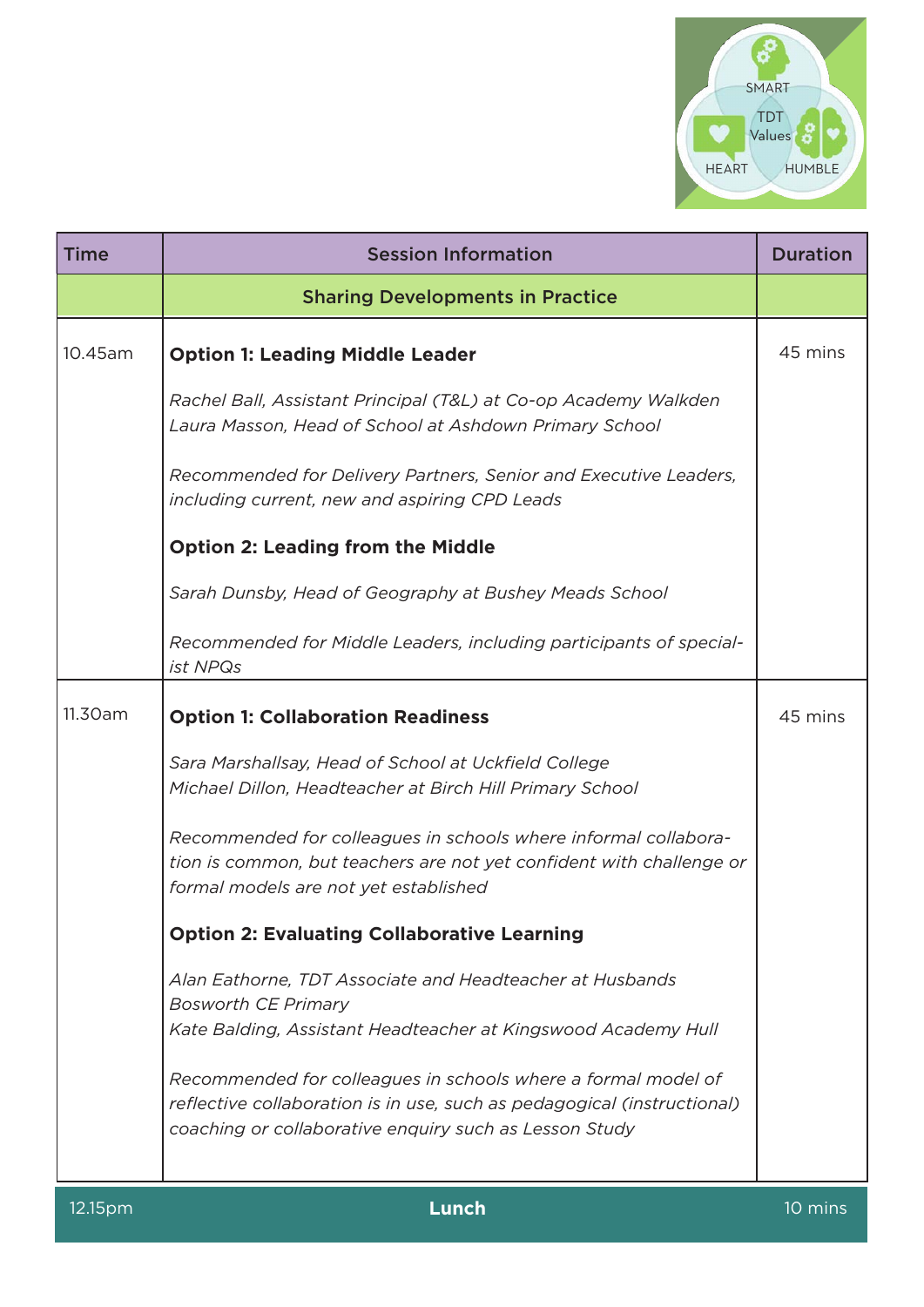

| <b>Time</b>        | <b>Session Information</b>                                                                                                                            | <b>Duration</b>      |
|--------------------|-------------------------------------------------------------------------------------------------------------------------------------------------------|----------------------|
|                    | <b>Sharing Developments in Practice (continued)</b>                                                                                                   |                      |
| 12.45pm            | <b>Option 1: Accessing Research</b>                                                                                                                   | 45 mins              |
|                    | Nicola Cole, Assistant Head (T&L) at Longdendale High School                                                                                          |                      |
|                    | Recommended for colleagues in schools who are looking to<br>introduce or improve research criticality beyond leadership                               |                      |
|                    | <b>Option 2: Translating Research</b>                                                                                                                 |                      |
|                    | Alex Beauchamp, Lead Practitioner at Hunter's Bar Junior School<br>Nicola Yates, Director of the Wider Curriculum, Dronfield Henry<br>Fanshawe School |                      |
|                    | Recommended for colleagues in schools looking to further develop<br>adaptive practice and use of expertise tightly linked to evidence                 |                      |
| 1.30 <sub>pm</sub> | <b>Sensemaking Guidance</b>                                                                                                                           | 20 mins              |
|                    | Paula Delaney, Head of Content                                                                                                                        |                      |
| 1.50 <sub>pm</sub> | <b>Break</b>                                                                                                                                          | $\overline{10}$ mins |